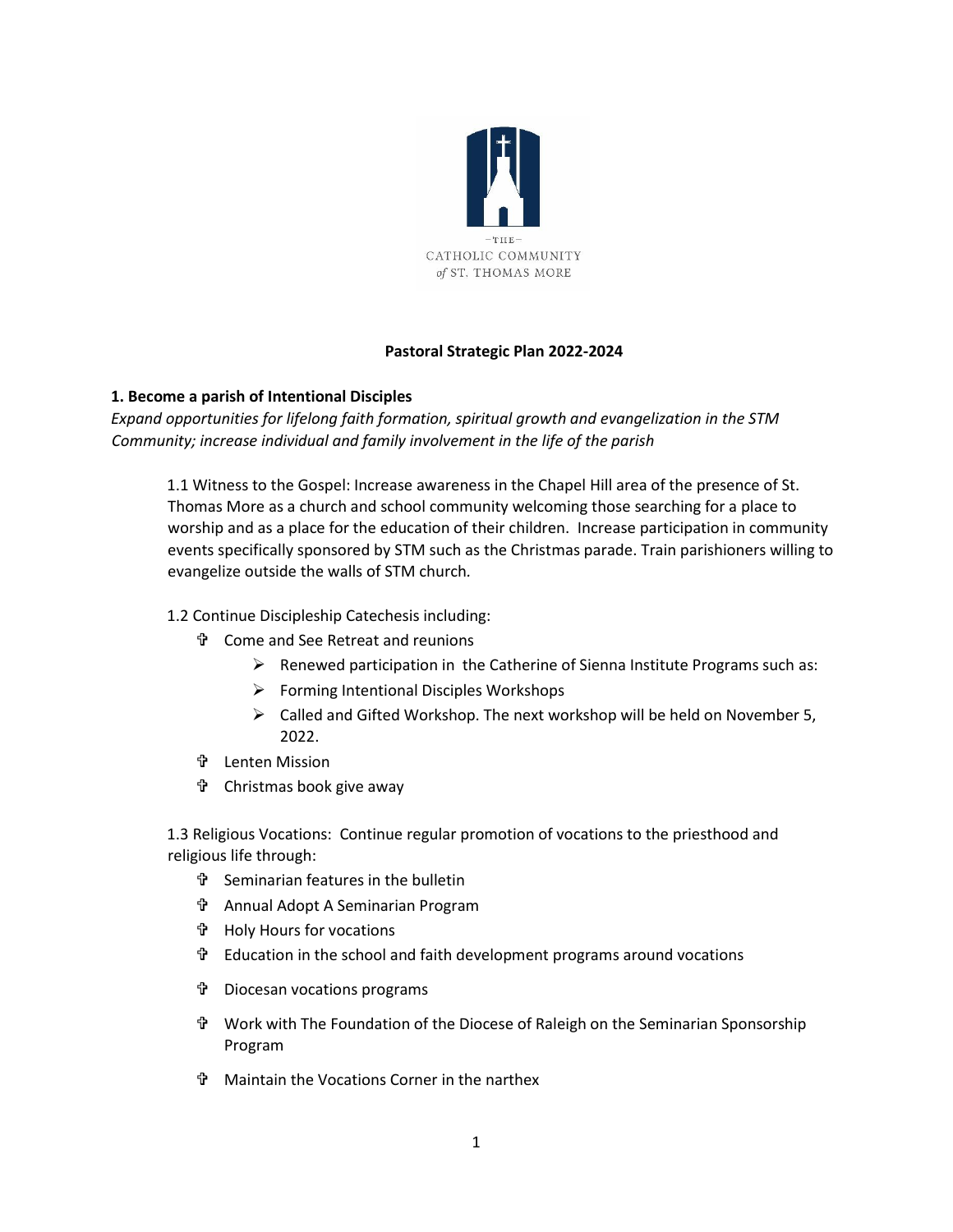- Focus on personal invitations to consider a vocation in the Church
- 1.4 Awakening Faith: Continue to offer the Returning Catholics Program three times a year.
- 1.5 Adult Faith Development:
	- Ongoing implementation of the Adult Faith Development Plan including speaker series
	- With the hiring of a new director, evaluate current Adult FD offerings and begin to develop a plan for 2024-2026

1.6: Accompany Catholic young adults in our community on their journey of faith by providing space, resources, and opportunities for authentic connection with Christ and each other.

- 1.7 Marriage Enrichment: Identify couples to lead marriage enrichment. Initial conversations have taken place.
- 1.8 Small Faith Communities: Strengthen and promote existing small faith communities including:
	- Catholic Mothers' Network Bible Study and Playgroup
	- Catholic Sunday School for Adults
	- Aging with Faith, Wisdom and Grace
	- Enlightening Faith Group
	- Iron Sharpens Iron Men's Fellowship
	- St. Joseph Men's Spirituality Group
	- Lenten Small Groups (various in-home groups)
	- Life in Christ Group for Evangelization
- 1.9 Hospitality:
	- Restart the quarterly new parishioner welcome socials in the fall of 2022, hospitality weekends after mass.
	- On the date of the annual parish festival, promote the 5:15 Mass a "Welcome Mass" for new families.
- 1.10 Child Care Ministry: Individuals have been identified and a plan develop to launch a trial run of a Sunday nursey. Launch in the fall of 2022.

1.11 Following the Synod Listening Sessions, examine areas that have been identified as significant to pastoral life of the parish community. Plan for any responses or initiatives that are necessary based on these identified concerns/significant issues.

(Diocesan Priority #2: Focus on Faith Formation and Sacramental Practice; Priority #4: Promote Vocations to the Priesthood and Consecrated Life; Diocesan Priority #5; Implement the Pastoral Initiative on Marriage and Support Family Life; Priority # 7: Plan for the Effective Management of Growth)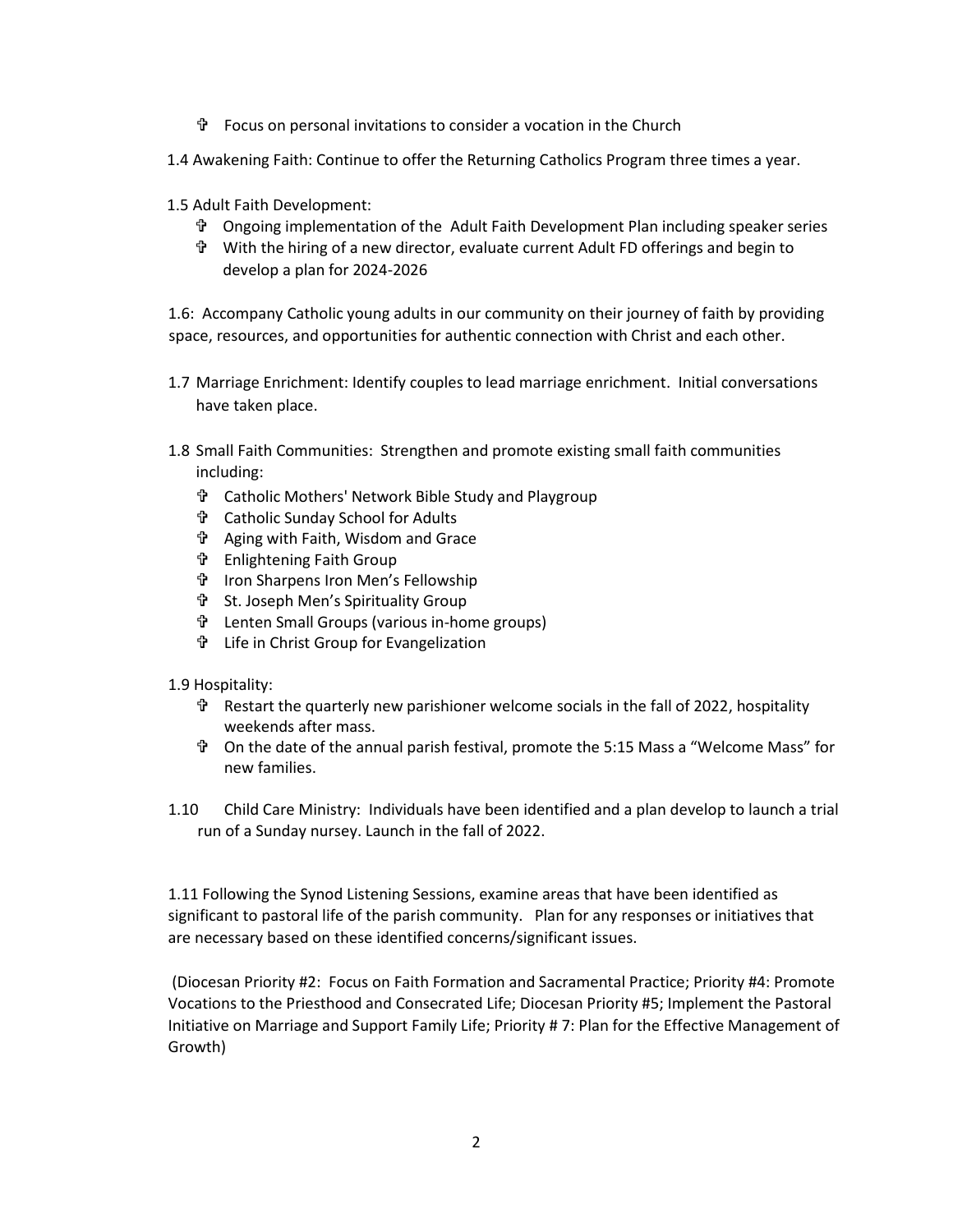## **2. Respect Life and Social Concern**

*Promote Human Dignity and promote outreach to the poor and vulnerable as integral to Catholic life and teaching.* 

2.1 Life and Dignity of the Human Person: The respect life initiatives proclaim and affirm the life and dignity of every human person through prayer, education, outreach, and public policy to defend and inspire a culture of life from the moment of conception until the end of natural life.

- $\ddot{\mathbf{r}}$  To increase awareness of the wide range of prolife issues as defined by the USCCB and annually plan one or more programs to emphasize particular issues [\(Pastoral Plan for Pro-Life Activities | USCCB\)](https://www.usccb.org/prolife/pastoral-plan-pro-life-activities)
- To increase STM Parishioner participation in Respect Life activities for example, The 40 Days for Life Prayer Vigil and Teen Mom's Program.

2.2 Catholic Social Teaching: Increase parishioner understanding of the 7 pillars of C.S.T. so that this becomes part of our lived spirituality.

- Offer Just Faith Course every few years. Last course was in 2020.
- Utilize bulletin inserts to increase awareness of Catholic social teaching.
- During the 2021-2022 academic year, St. Thomas More Catholic School is focusing on the 7 pillars of Catholic Social Teaching.
- 2.3 Care for Creation:
	- Implement the Laudato Sí 7 Year Action Plan.
	- Work with other local faith communities and organizations to expand our common ground of beliefs, practices and actions. Continue collaboration with Orange-Chatham Interfaith Care for Creation.
	- Solar Panels for church/middle school will take place in 2022 after the new roof is installed.

*(Diocesan Priority #1: Promote the Life and Dignity of the Human Person; Priority #2: Focus on Faith Formation and Sacramental Practice)* 

# **3. Parish Unity**

### *Foster unity and fellowship among our diverse members*

3.1 Church and School: Continue to strengthen the bond between the church and school through Knights of Columbus events and support, collaboration between Faith Development Department and the school, Rice Bowls.

3.2 International Fair: Sponsor the next International Fair in 2022.

- 3.3 Continue the promotion of parish events that foster unity:
	- **th** CROP Walk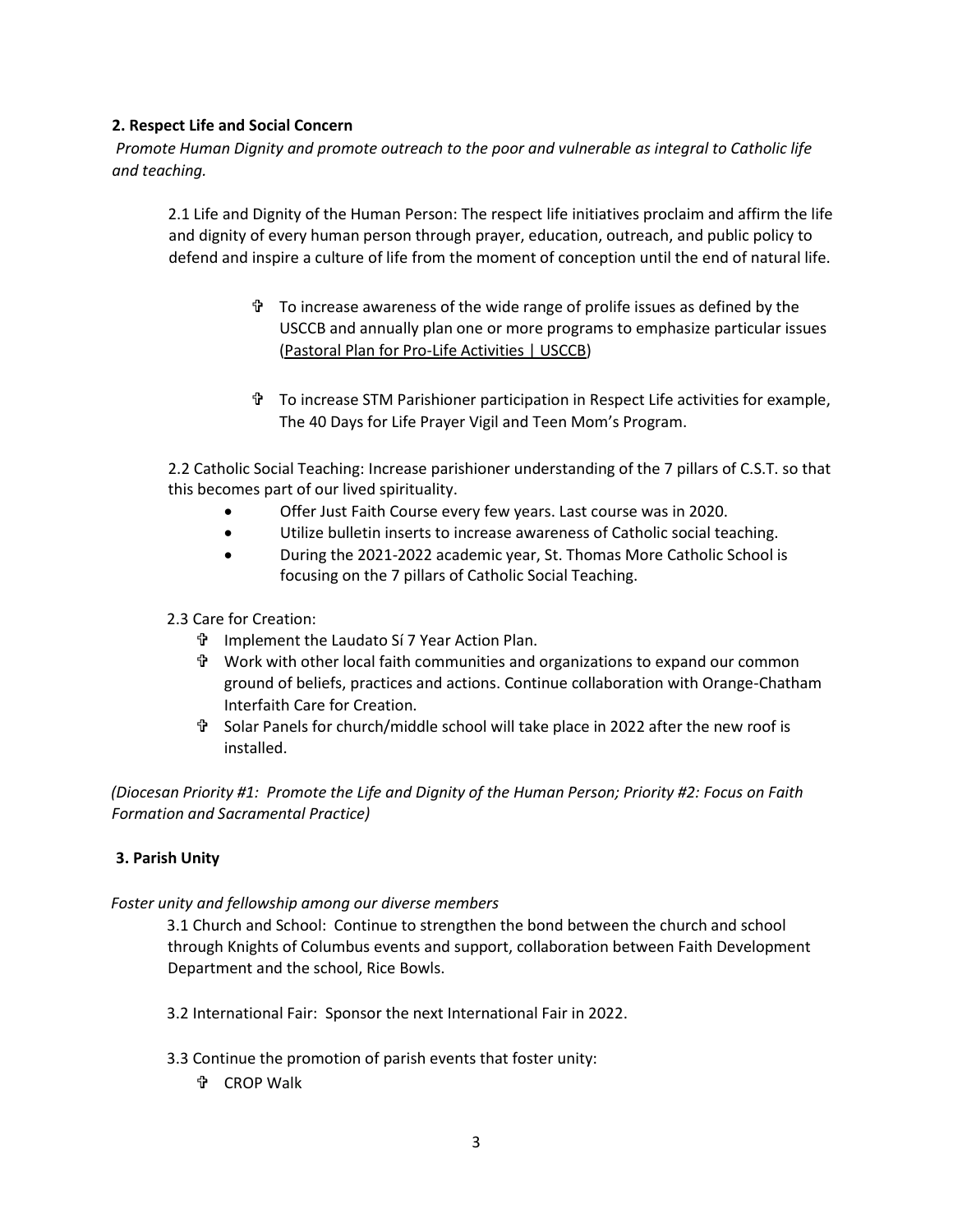- Parish Pride Day
- Family Movie Night

3.4: Solidarity Across Differences: Support the work of the Image and Likeness Committee whose mission is to: To offer parish programming that will deepen Catholic understanding that all people are made in God's image and likeness. The goals are CONNECTION (we will truly see each other as brothers and sisters in Christ), raised awareness of BARRIERS TO CONNECTION (personal/ structural sin), and PRAYER AND ACTION (changing personal/societal behaviors.) The specific emphases are racism and cultural diversity.

### *(Diocesan Priority #3: Promote Cultural Diversity)*

#### **4. Parish Communications**

Redesign the parish website during the summer/fall of 2022

*(Diocesan priority # 7: Plan for Effective Management and Growth)* 

#### **5. Parish Resources**

*Prioritize and obtain the resources needed to support strategic initiatives.* 

Ongoing Stewardship Awareness Initiative: Develop and implement an annual Stewardship Awareness Initiative.

5.1 Automated Giving. Encouraged parishioners to utilize the Automated Giving approach as a way to ensure they meet their commitment for financial stewardship.

5.2 Parishioner and Staff, Time & Talent. Develop and implement initiatives to encourage parishioners to utilize their time and talents to further the mission of the parish. Utilize various resource management tools to support balancing the workload of the parish between various staff members, parishioners and suppliers. Focus on Stewardship in the fall each year. Hold a volunteer recognition event in the spring of 2023 and honor outstanding volunteers in each portfolio.

5.3 Offertory, Mortgage and Special Financial Needs. Effectively manage parish offertory to support strategic initiatives as well as to support the day-to-day operation of the parish and the parish Mortgage. Funding for special projects and strategic initiatives will be managed on a by project basis. Conduct an annual appeal to increase the parish offertory.